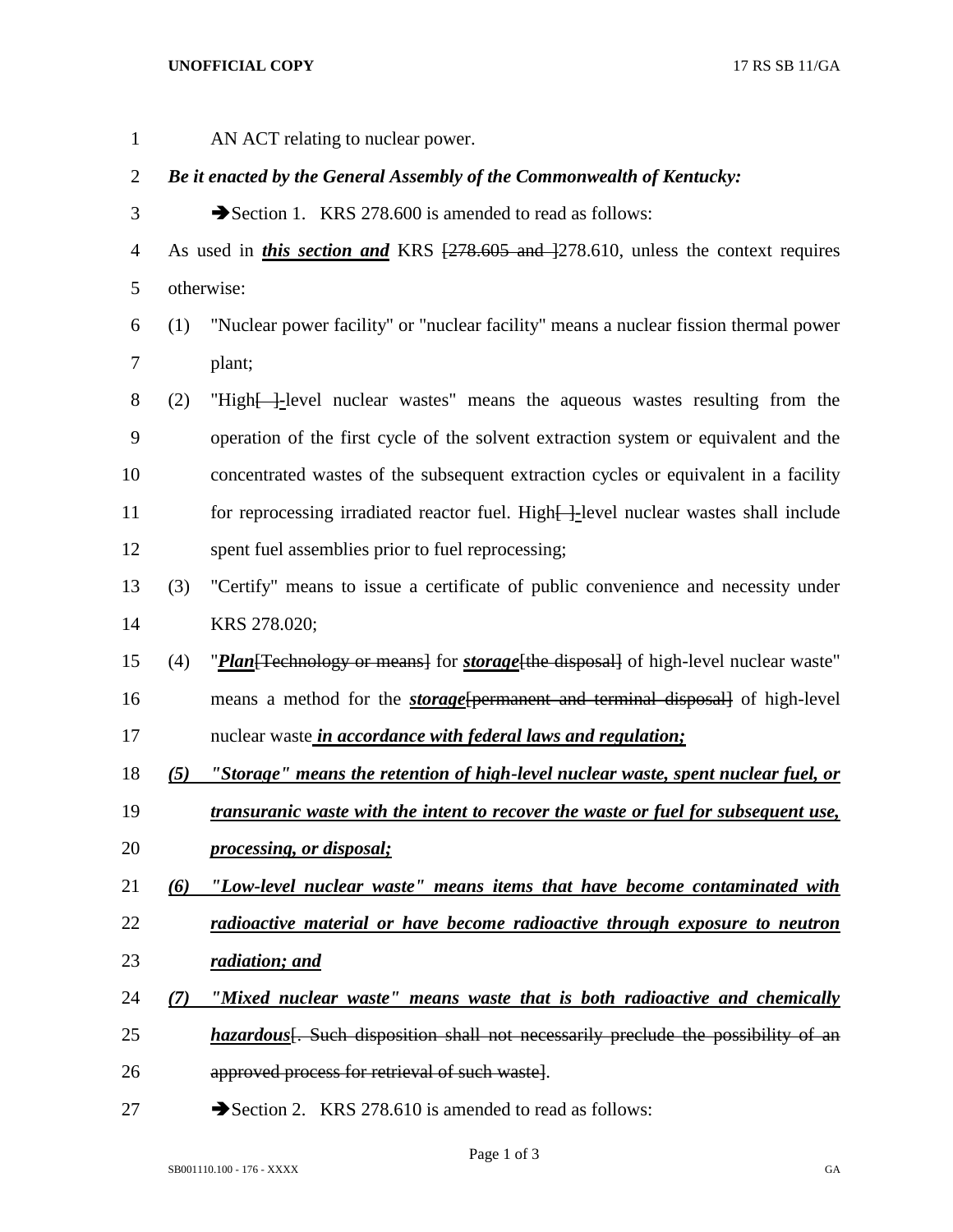## **UNOFFICIAL COPY** 17 RS SB 11/GA

| 1              | (1)               | [If the requirements of KRS 278.605 have been met, ]The Public Service                        |
|----------------|-------------------|-----------------------------------------------------------------------------------------------|
| $\overline{2}$ |                   | Commission may certify a nuclear power facility if it finds that <i>the facility and plan</i> |
| 3              |                   | for storage of the facility's high-level nuclear waste have been approved by the              |
| 4              |                   | <b>Nuclear Regulatory Commission.</b>                                                         |
| 5              | (2)               | The commission shall have the authority to hire a consultant to perform duties                |
| 6              |                   | relating to this section. Any expenses or fees incurred by the commission in                  |
| 7              |                   | hiring a consultant shall be borne by the applicant.                                          |
| 8              | (3)               | The construction of low-level nuclear waste disposal sites in the Commonwealth                |
| 9              |                   | shall be prohibited, except as provided in KRS 211.852 $\leftrightarrow$                      |
| 10             | $\leftrightarrow$ | Specific facilities with adequate capacity to contain high level nuclear waste are in         |
| 11             |                   | actual operation, or will be in operation at the time the nuclear power facility being        |
| 12             |                   | certified requires the means for the disposal of high level nuclear waste;                    |
| 13             |                   | (2) The plan for disposal of high level nuclear waste for the nuclear facility to be          |
| 14             |                   | certified is in full conformity with the technology approved by the authorized                |
| 15             |                   | agency of the United States government; and                                                   |
| 16             |                   | (3) The cost of disposal of high level nuclear waste from the nuclear facility to be          |
| 17             |                   | certified is known with reasonable certainty, such that an accurate economic                  |
| 18             |                   | assessment of the proposal can be completed.                                                  |
| 19             |                   | $\rightarrow$ Section 3.<br>The Energy and Environment Cabinet and Public Service             |
| 20             |                   | Commission are directed to review existing state administrative regulations and               |
| 21             |                   | regulatory processes in order to identify what, if any, changes to state permitting and state |
| 22             |                   | utility procedures are advisable in order to assure that the costs and environmental          |
| 23             |                   | consequences associated with construction, operation, waste management, and                   |
| 24             |                   | decommissioning of nuclear power facilities are fully considered during the permitting        |
| 25             |                   | and the certification processes. The cabinet and commission shall report their                |
|                |                   |                                                                                               |

recommendations to the Legislative Research Commission by December 1, 2017.

27 Section 4. The following KRS section is repealed: